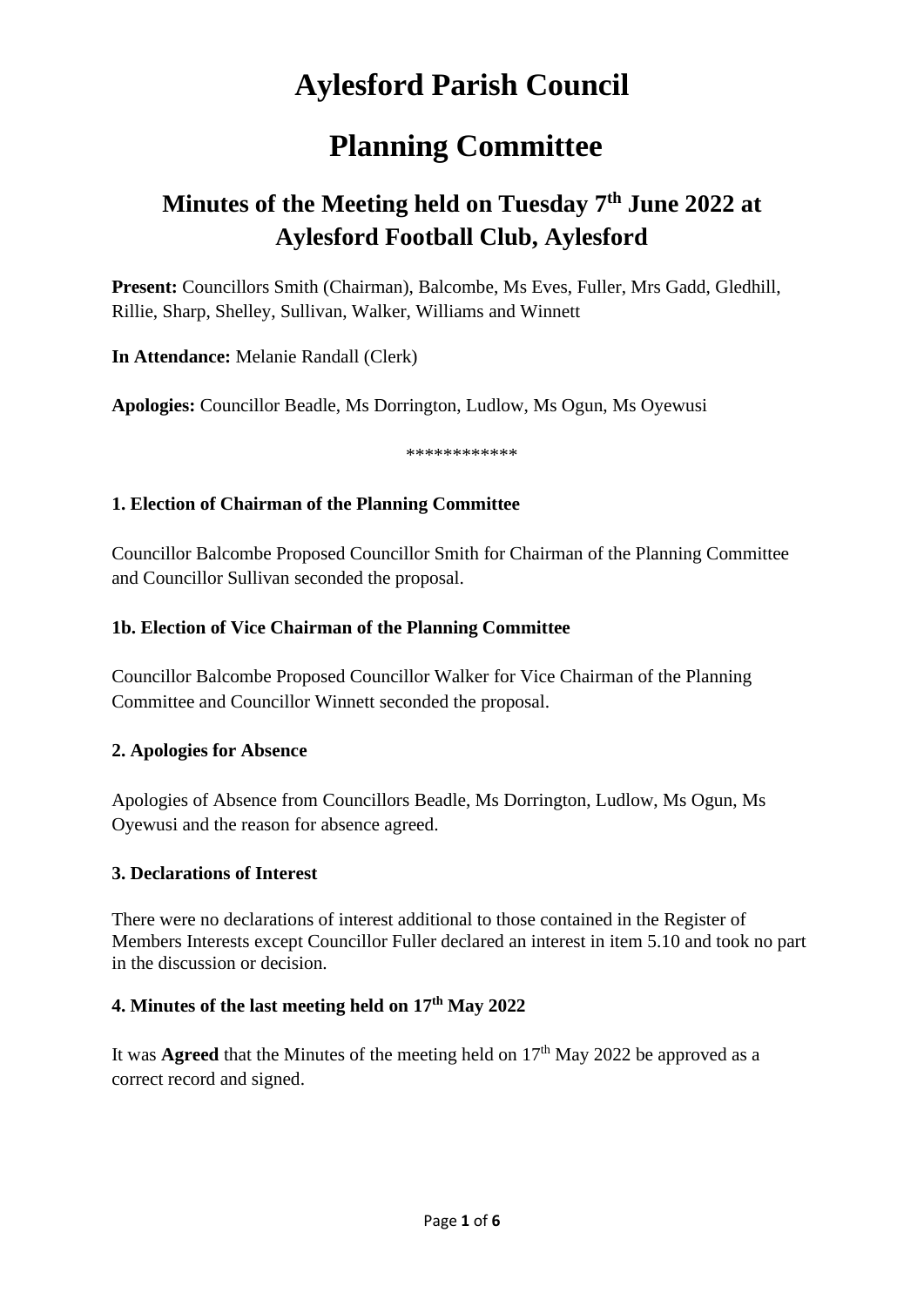#### **5. Planning Applications**

## **5.1 TM/22/00713/FL - 176 Station Road, Aylesford South**

First floor extension to both sides

#### It was **Agreed** to raise **No Objection**

## **5.2 TM/22/00725/LDP – 4 Kissick Gardens, Blue Bell Hill**

Lawful Development Certificate Proposed: Single story rear conservatory and partial conversion of existing garage to habitable room

#### It was **Agreed** to raise **No Objection**

#### **5.3 TM/22/00821/FL – Land North of Lodge Farmhouse High Street, Aylesford North**

Creation of new access into site

It was **Agreed** to raise **No Objection**

#### **5.4 TM/22/00839/FL 194 Pratling Street, Aylesford North**

Construction of single storey rear extension and two storey extension to the side elevation of the property

It was **Agreed** to raise **No Objection**

## **5.5 TM/22/00870/RD – Land South West of London road and West of Castor Park, Allington**

Details of Condition 5 (Archaeological Field Evaluation) Condition 6 (Herras Fencing) submitted pursuant to planning permission TM/19/00376 Outline Application: permission for a residential scheme of up to 106 units, associated access and infrastructure

It was **Agreed** to raise **No Objection**

## **5.6 TM/22/00907/FL – Land North of 351 Hermitage Lane, Aylesford South**

Erection of 42No. residential dwellings including affordable housing. Enhancement of existing access from Hermitage Lane and provision of associated hardstanding, Landscaping, open spaces and infrastructure including drainage and earthworks

#### It was **Agreed** to raise **No Objection**

## **5.7 TM/22/00947/FL – 74 Rochester Road, Aylesford North**

Altered porch overhang and front door position together with elevational alterations

It was **Agreed** to raise **No Objection**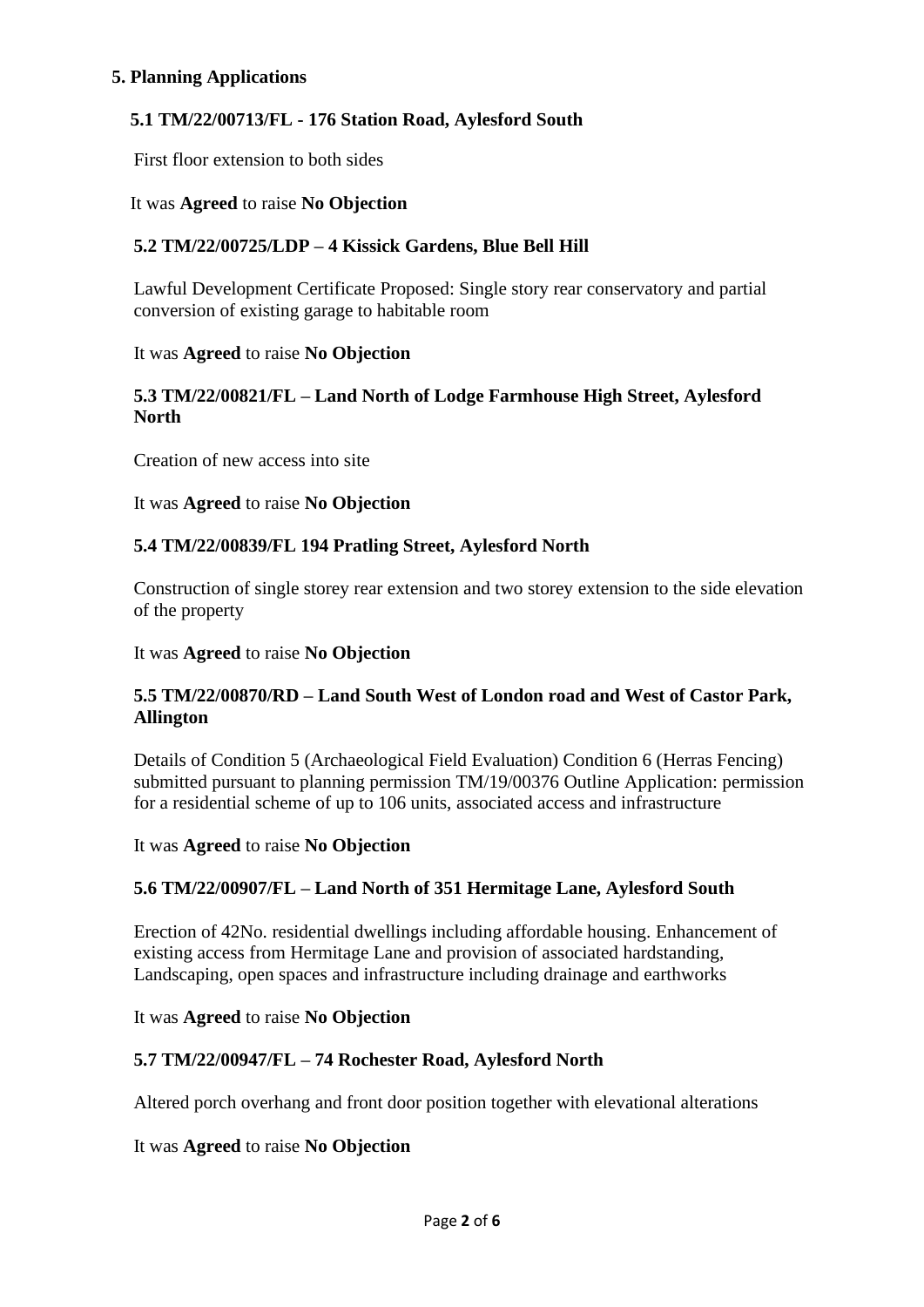## **5.8 TM/22/00994/CAN – Land North of 351 Hermitage Lane, Aylesford South**

Consultation by Maidstone Borough Council (Reference 22/502027/FULL): Erection of 42 no. residential dwellings including affordable housing. Enhancement of existing access from Hermitage Lane and provision of associated hardstanding, landscaping, open spaces and infrastructure including drainage and earthworks

## It was **Agreed** to raise **No Objection**

# **5.9 TM/22/00985/RD - Land South of London Road and East Of Hermitage Lane Aylesford South**

Details of condition 20 (archaeological programme) submitted pursuant to planning permission TM/17/01595/OAEA (Outline Application: The erection of up to 840 dwellings (including affordable homes) with public open space, landscaping, sustainable drainage systems, land for a Primary School, doctors' surgery and for junction improvements at Hermitage Lane/A20 junction, and a link road between Poppy Fields roundabout and Hermitage Lane. Vehicular accesses into the site from Poppy Fields Roundabout and Hermitage Lane. All matters reserved with the exception of means of access**)**

## It was **Agreed** to raise **No Objection**

# **5.10 TM/22/01012/RD – Aylesford Recreation Ground Forstal Road Aylesford North**

Details of conditions 2, (Management and Maintenance Scheme) 3, (Community Use Agreement) 8, (Construction Management Plan) submitted pursuant to planning permission TM/22/00117/FL (Creation of a Community 3G Football Turf Pitch (FTP) (9188 sq. metres) with associated features)

It was **Agreed** to raise **No Objection**

## **5.11 TM/22/01024/TPOC - 122 Tunbury Avenue Walderslade**

Two Oak trees -Crown reduction of these/ this tree (s). Detailed as <30% overall reduction in volume equating to <12% reduction in radial distance or branch length to take place. This would equate to 2-3 metres. While carrying out the reduction it is necessary to remove or thin out any dead or dying branches that may cause harm to users of the garden, any rubbing or crossing branches and branches interfering with overhead lines. T5 and T6 of Tree Preservation Order

It was **Agreed** to raise **No Objection**

## **5.12 TM/22/00877/TNCA - 263 Woodlands Road Aylesford South**

1 x Chestnut (applicants ref. T1) - Pollard at approx. 8M as shown in photo; 1 x Yew (applicants ref. T2) - Reduce height by 1 quarter and trim as specified, (remove deadwood); 1 x Scots Pine, 1 x Chestnut (applicants ref. T3 and T4) - Reduce height by 1 quarter and trim to prevent overhang onto public highway and footpath; 1 x Chestnut (applicants ref. T5) - Re-pollard and tidy to previous points at 10M; 1 x Conifer (applicants ref. T6) - Pollard to unspecified height; 1 x Larch (applicants ref. T7) - Reduce height by 1quarter as specified; 1 x Hornbeam (applicants ref. T8) - To reduce height of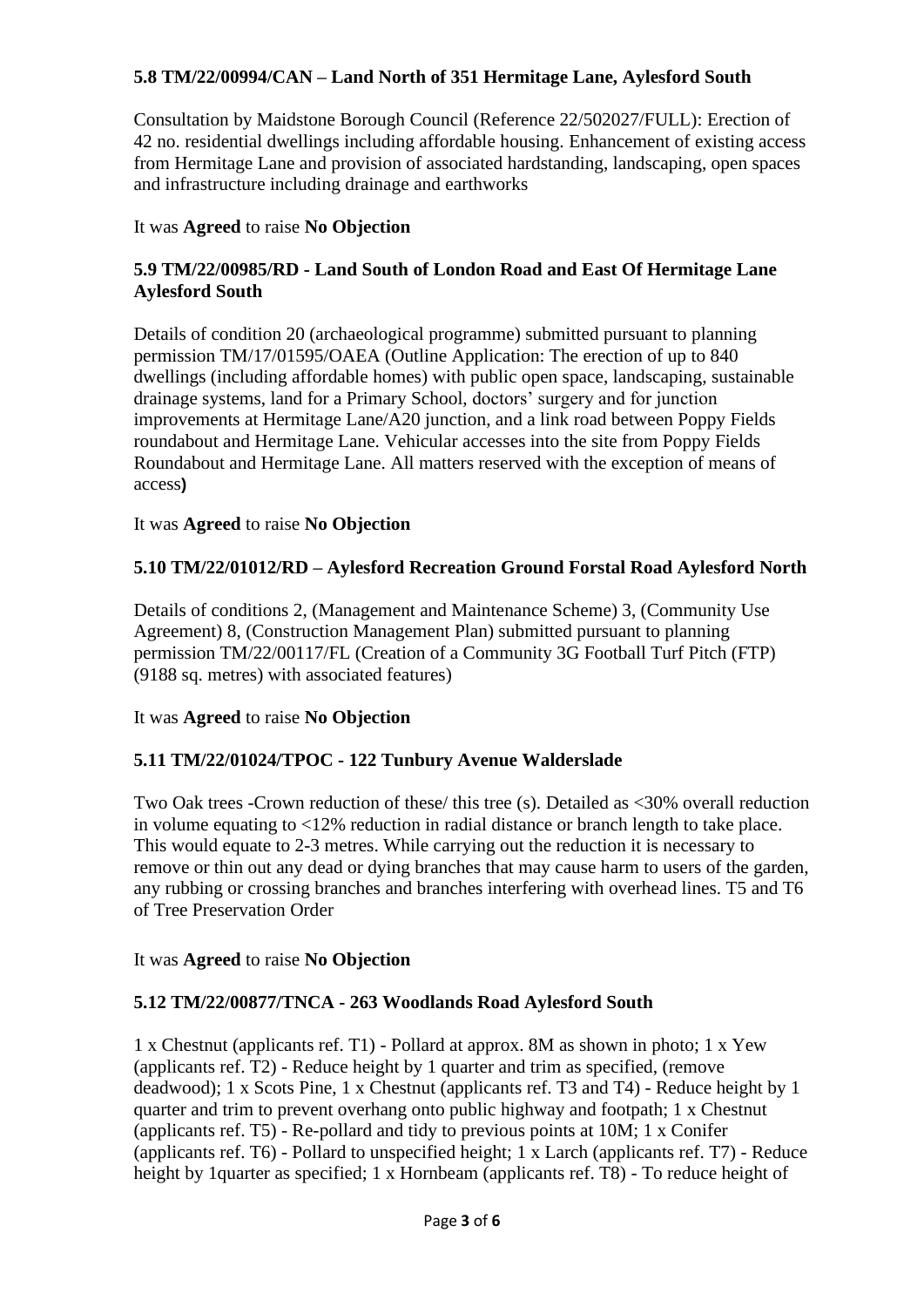the tree to around gutter height of the neighbour's house and shape remaining stems as specified; 1 x Chestnut (applicants ref. T9) - Reduce to previous points at approx. 12M, (remove deadwood); 1 x Sweet Chestnut (shown in photo - applicants ref. T10) - Remove the stems which overhang the footpath and reduce the height by 1 quarter; Line of mixed Conifers/Spruce (applicants ref. G1) - reduce to 8ft and trim both faces to create a balanced square hedgerow and prevent hang over onto public footpath

Proposed comments – **No Objection** 

# **5.13 TM/22/00999/LDP - 5 Roman Close, Blue Bell Hill**

Lawful Development Certificate Proposed: Single storey rear extension

# It was **Agreed** to raise **No Objection**

# **5.14 TM/22/01039/TPOC - 42 Walsham Road, Walderslade**

T1 - Silver birch on rear garden boundary, blocking light and encroaching into neighbour's garden. To prune and reduce height of tree to 2 stems and bring tree back towards boundary to allow tree to shape better and improve light and amenity. 3 cuts in total: 1 - to main stem at a height of approx. 3.5m. 2 - to secondary stem at a height of approx. 2.5m. 3 - to secondary stem at a height of approx. 2.5m standing in Tree Preservation Order No 1, 1969

# It was **Agreed** to raise **No Objection**

# **5.15 TM/22/01060/FL – 8 Little John Avenue, Walderslade**

Proposed first floor side extension

It was **Agreed** to raise **No Objection**

# **5.16 TM/22/01065/TPOC – TNT Home Farm Hall Road, Aylesford South**

T1 Holm Oak - crown raise to maximum 5M, T2 Sycamore - crown raise to maximum 5M, T3 Sycamore - crown raise to maximum 5M, T4 Sycamore - crown raise to maximum 5M, T5 Sycamore - crown raise to maximum 5M, T6 Sycamore - crown raise to maximum 5M, T7 Sycamore - crown raise to maximum 5M, T8 Ash - crown raise to maximum 5M, T9 Sycamore – crown raise to maximum 5M, T10 Sycamore - crown raise to maximum 5M, T11 Field Maple - crown raise to maximum 5M, T12 Field Maple - crown raise to maximum 5M, T13 Field Maple - crown raise to maximum 5M, Standing in group G1 of Tree Preservation Area. Reason for works, so the applicant can park their lorries and vans under the trees without causing damage to the trees

## It was **Agreed** to raise **No Objection**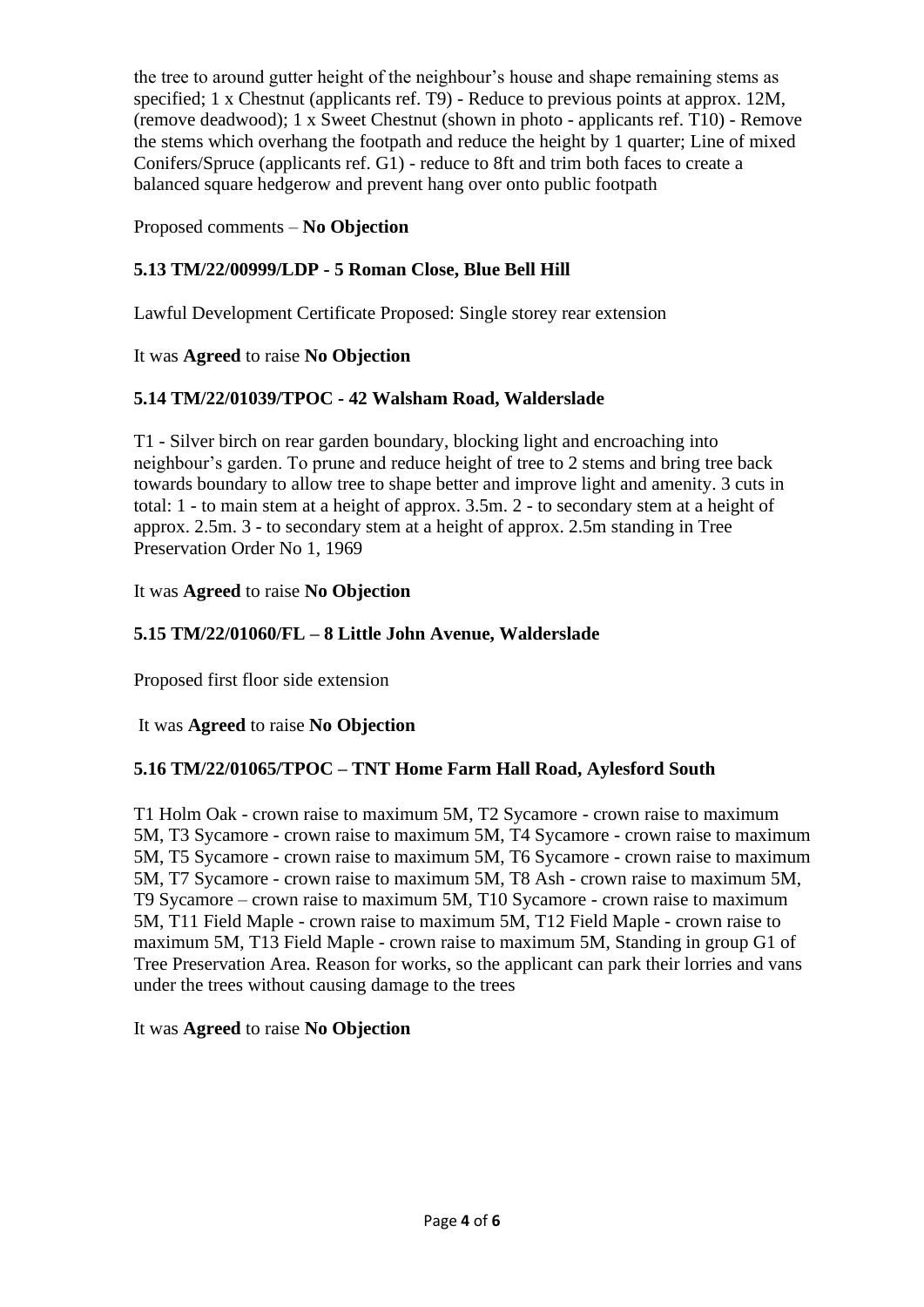# **5.17 TM/22/01066/FL – 3 Oak Gardens, Blue Bell Hill**

Erection of porch

## It was **Agreed** to raise **No Objection**

# **5.18 TM/22/01082/PDVLR – 283 Bull Lane, Eccles**

Prior Notification for Residential Extension (Part 1 Class A): Single storey rear extension to a depth of 6.00m, maximum roof height of 3.05m, and eaves height of 2.60m

It was **Agreed** to raise **No Objection**

## **5.19 TM/22/01127/WAS - Cobtree House Forstal Road, Aylesford North**

Section 73 application to vary conditions 2 and 14 of planning permission MA/17/ To amend the layout of the non-hazardous waste recovery facility (KCC reference/ KCC/MA/0074/2022)

#### It was **Agreed** to raise **No Objection**

## **5.20 TM/22/01149/TPOC – 3 Catkin Close, Walderslade**

Various works on 6 trees T1 – Oak T2 – Scots Pine T3 – Scots Pine – Oak T5- Scots Pine T6 – Scots Pine, all within group TPO 15/00017/TPO as stated on page 8 in safety inspection /tree survey by Hoods Tree Services Ltd

## It was **Agreed** to raise **No Objection**

## **5.21 TM/22/01154/TNCA – 36 Rochester Road, Aylesford North**

T1, T2, T3 & T4 consisting of x3 Acer (Sycamore) and x1 Fraxinus (Ash) remove all trees due to T1 (Ash) possible Ash Die Back and bank erosion leaving tree potentially hazardous. T2 (Sycamore) bank erosion has left tree potentially hazardous. T3 & T4 also on the bank - trees are leaning and blocking light

It was **Agreed** to raise **No Objection**

#### **5.22 TM/22/01170/TPOC - 39 Woodbury Road, Walderslade**

T1 Hawthorn standing in land to the east of the property. Growing at the side of the property hitting house. Cut back from house by 2 meters. T2 Hawthorn standing in land to the east of the property. Growing over fence line and encroaching garden. Cut back from fence line by 2 Meters. T3 Group of 4 Sweet Chestnut stems. Growing out from under Oak tree at precarious angle. Coppice stems. T4 Oak, standing in land to the north of the property. Overshadowing garden. Cut back branches by 2 meters that overhang garden. Standing in area W6 of Tree Preservation Order

#### It was **Agreed** to raise **No Objection**